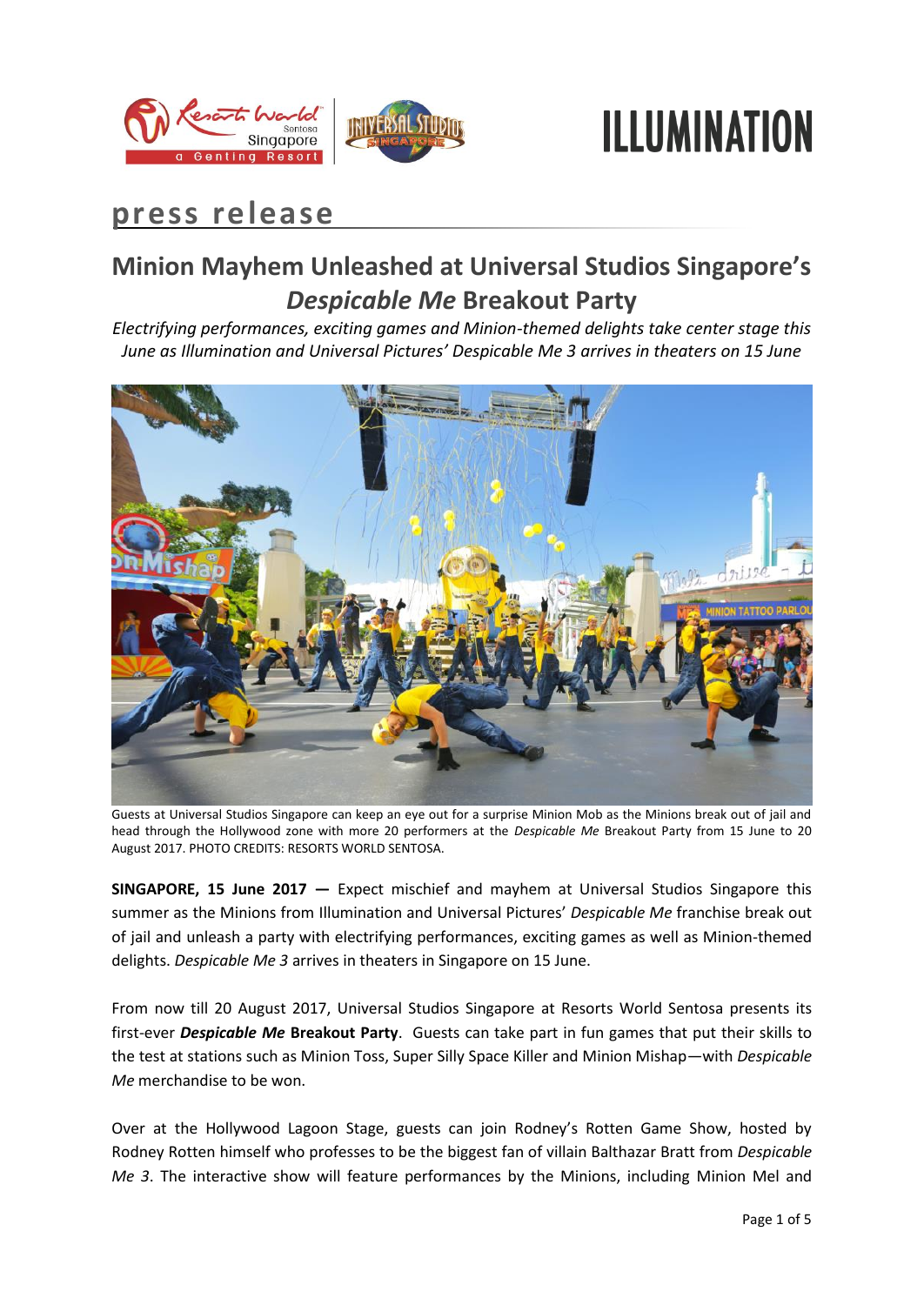Gru's debut appearances at Universal Studios Singapore. Filled with dancing, trivia contests and even a banana-eating competition, audiences are in for a treat as they stand to win prizes at this show. Fans can even meet Gru and the Minions and take photos with them after the show.

Guests can keep an eye out for a surprise Minion Mob as the Minions break out of jail and head through the Hollywood zone with more than 20 performers. The excitement culminates in a grand parade at the Hollywood Lagoon Stage, which features a giant inflatable Minion. *Despicable Me* fans can join in this high-energy extravaganza and catch the antics of Minions Mel, Kevin, Stuart and Jerry dancing to musical hits.

Fans can continue the celebration at a *Despicable Me 3* tattoo parlour and put on temporary tattoos of the *Despicable Me* characters, or visit a pop-up store that serves delicious Minion-themed treats such as cupcakes and soft-serve ice cream. In addition, they can enjoy the adrenaline-filled rides, world-class attractions and exciting entertainment at the theme park.

The *Despicable Me* Breakout Party is included with regular admission to Universal Studios Singapore. From now till 31 July, Singapore Residents purchasing tickets online can enjoy adult one-day tickets at S\$76 each which includes admission, retail, dining and game play vouchers.

Visitors with ticket stubs or e-tickets from *Despicable Me 3* movie can present them at Universal Studios Singapore ticket booths to enjoy S\$8 off adult one-day tickets, S\$5 retail voucher (with minimum spending of \$35) and/or a free treat with child one-day tickets.

Refer to Appendix A for programme timings.

**– END –**

## **APPENDIX A:** *DESPICABLE ME* **BREAKOUT PARTY PROGRAMME**

**Event period:** 15 June to 20 August 2017

| <b>PROGRAMME</b>                                           | <b>SHOWTIMES</b>                                                                                                                                                                                                                                                                                                                                                                                                                                        |
|------------------------------------------------------------|---------------------------------------------------------------------------------------------------------------------------------------------------------------------------------------------------------------------------------------------------------------------------------------------------------------------------------------------------------------------------------------------------------------------------------------------------------|
| Rodney's Rotten Game Show                                  | 12pm, 2:30pm, 5:30pm (Mon-Fri and Sun)                                                                                                                                                                                                                                                                                                                                                                                                                  |
|                                                            | 12pm, 2pm, 5:30pm (Saturday)                                                                                                                                                                                                                                                                                                                                                                                                                            |
| Minion Mob                                                 | Look out for this surprise in the afternoon                                                                                                                                                                                                                                                                                                                                                                                                             |
| Minion-themed goodies, game stations and<br>tattoo parlour | Regular park operating hours. Refer to <i>Universal</i><br>Studios Singapore's website for more details.<br>Additional charges apply for game play.<br>$\bullet$<br>Kids aged 12 years and below<br>enjoy<br>$\bullet$<br>complimentary temporary tattoos.<br>Game play vouchers available at:<br>٠<br>\$5 - One (1) game play voucher<br>$\circ$<br>S\$10 - Three (3) game play vouchers<br>$\circ$<br>S\$20 - Eight (8) game play vouchers<br>$\circ$ |

Note: Above timings subject to change.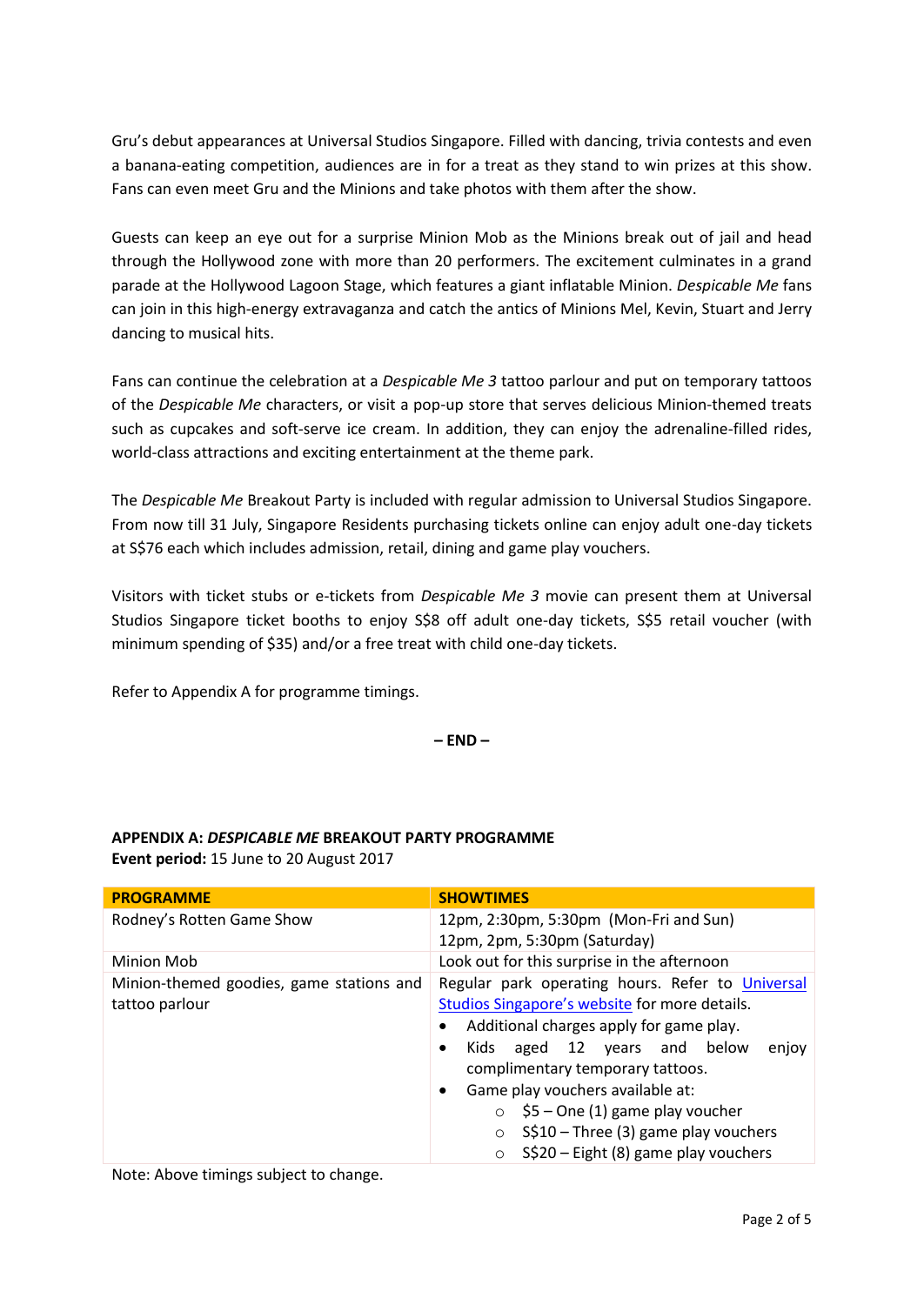#### **ABOUT** *DESPICABLE ME 3*

Illumination, who brought moviegoers *Despicable Me* and the biggest animated hits of 2013 and 2015, *Despicable Me 2* and *Minions*, continues the story of Gru, Lucy, their adorable daughters—Margo, Edith and Agnes—and the Minions in *Despicable Me 3*.

After he is fired from the Anti-Villain League for failing to take down the latest bad guy to threaten humanity, Gru finds himself in the midst of a major identity crisis. But when a mysterious stranger shows up to inform Gru that he has a long-lost twin brother—a brother who desperately wishes to follow in his twin's despicable footsteps—one former super-villain will rediscover just how good it feels to be bad.

Steve Carell not only reprises his role as Gru, but also takes on a second part—that of Dru, Gru's long-lost twin. Kristen Wiig returns as super-spy Lucy, while Emmy, Tony and Grammy Award winner Trey Parker voices new villain Balthazar Bratt, a former child star who has become obsessed with the evil TV character he played in the '80s. Gru's most formidable and comedic nemesis to date, Bratt is out to take down Hollywood…and anyone who stands in his way.

Directed by Pierre Coffin and Kyle Balda, co-directed by Eric Guillon and written by Cinco Paul & Ken Daurio, the animated film is produced by Illumination's Chris Meledandri and Janet Healy, and executive produced by Chris Renaud. [www.despicable.me](http://www.despicable.me/) 

#### **ABOUT ILLUMINATION**

Illumination, founded by Academy Award® nominee Chris Meledandri in 2007, is one of the entertainment industry's leading producers of event-animated films. The company's franchises include two of the top-six animated films of all time, and its iconic, beloved brands—infused with memorable and distinct characters, global appeal and cultural relevance—have grossed more than \$4.7 billion worldwide. Illumination was recently honored by Fast Company as one of the world's most innovative companies.

Illumination, which has an exclusive financing and distribution partnership with Universal Pictures, has garnered an extraordinary number of franchise successes for a studio only a decade old. As the creator of the hugely successful world of *Despicable Me*, which has just been crowned the second-largest box-office animated franchise globally, Illumination has evolved the *Despicable Me* series to include *Minions*, the second-highest-grossing animated film of all time and the most profitable film in Universal's history, as well as the Academy Award®nominated *Despicable Me 2* and summer 2017's much-anticipated *Despicable Me 3*.

In 2016 alone, Illumination launched two original properties that captivated audiences worldwide. Last summer, *The Secret Life of Pets* achieved the best opening for an original movie, animated or otherwise, in U.S. history. Likewise, the critically lauded holiday favorite *Sing* premiered to a standing ovation at the Toronto International Film Festival before becoming a global smash.

Founded 10 years ago with the mission of putting a smile on the face of every member of the audience, no matter their age, Illumination continues to imagine both original stories, as well as unexpected adaptations of beloved preexisting works. By infusing joy and discovery into every property, the studio allows audiences to connect their experiences with each property to the Illumination brand itself.

With successful mobile games, consumer products and social/digital media, Illumination's franchises—populated with characters that are as comedic as they are heartfelt and authentic—translate far beyond the theater. "Despicable Me: Minion Rush" has now become the fifth-most popular game ever, while Despicable Me: Minion Mayhem, at Universal Orlando Resort and Universal Studios Hollywood, has newly been joined by the wildly popular Minion Park at Universal Studios Japan…where the Minions are the No. 1 licensed characters.

In addition to this summer's *Despicable Me 3*, Illumination's upcoming films—featuring creative contributors from an unparalleled collection of writers, artists, voice talent and musicians—include *Dr. Seuss' The Grinch* in November 2018, *The Secret Life of Pets 2* in July 2019, *Minions 2* in July 2020, and *Sing 2* in December 2020.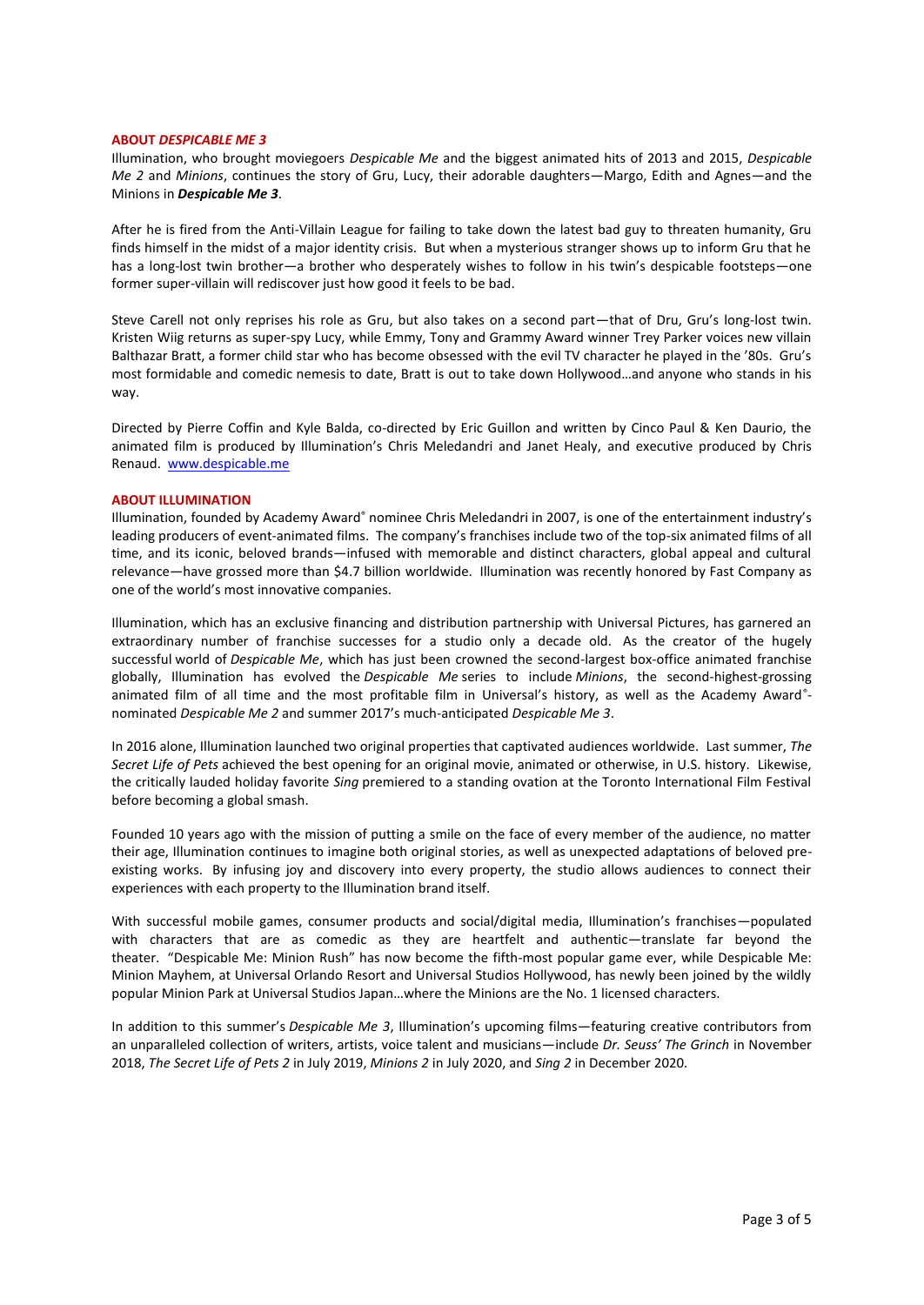#### **ABOUT UNIVERSAL PARKS & RESORTS**

Universal Parks & Resorts, a unit of Comcast NBCUniversal, offers guests around the globe today's most relevant and popular entertainment experiences. With three-time Academy Award® winner Steven Spielberg as creative consultant, its theme parks are known for immersive experiences that feature some of the world's most thrilling and technologically advanced film- and television-based attractions. Comcast NBCUniversal wholly owns Universal Studios Hollywood, which includes Universal CityWalk Hollywood. It also owns Universal Orlando Resort, a destination resort with three theme parks (Universal Studios Florida, Universal's Islands of Adventure and the new water theme park, Universal's Volcano Bay), five resort hotels, and Universal CityWalk Orlando. In addition, Comcast NBCUniversal owns Universal Studios Japan, in Osaka and has a license agreement with Universal Studios Singapore at Resorts World Sentosa, Singapore. The company is also developing a theme park destination in Beijing called Universal Beijing.

#### **ABOUT RESORTS WORLD SENTOSA**

Resorts World Sentosa (RWS), Asia's premium lifestyle destination resort, is located on Singapore's resort island of Sentosa. Spanning 49 hectares, RWS is home to four world-class attractions including Universal Studios Singapore, S.E.A. Aquarium, Dolphin Island and Adventure Cove Waterpark. Other attractions include the Asian flagship of a world-renowned destination spa, a casino, six unique hotels and the Resorts World Convention Centre. With the most number of Michelin stars in one destination, RWS offers award-winning dining experiences at renowned celebrity chef restaurants, establishing itself as a key player in Singapore's vibrant and diverse dining scene. The integrated resort also offers world-class entertainment, from original resident productions to concerts and public shows such as the Crane Dance and the Lake of Dreams. RWS has been named "Best Integrated Resort" since 2011 for six consecutive years at the TTG Travel Awards which recognises the best of Asia-Pacific's travel industry.

RWS is wholly owned by Genting Singapore, a company of the Genting Group. For more information, please visit [www.rwsentosa.com.](http://www.rwsentosa.com/)



#### **MEDIA CONTACTS**

#### **Resorts World Sentosa**

Shaiful Rizal Tel: + 65 6577 9761 / +65 9170 2542 E-mail[: shaiful.malek@RWSentosa.com](mailto:loolin.chua@RWSentosa.com) **Ogilvy Public Relations (for Resorts World Sentosa)**

Liu Jianle Tel: +65 6395 3114/ +65 9745 2134 E-mail[: jianle.liu@ogilvy.com](mailto:jianle.liu@ogilvy.com)